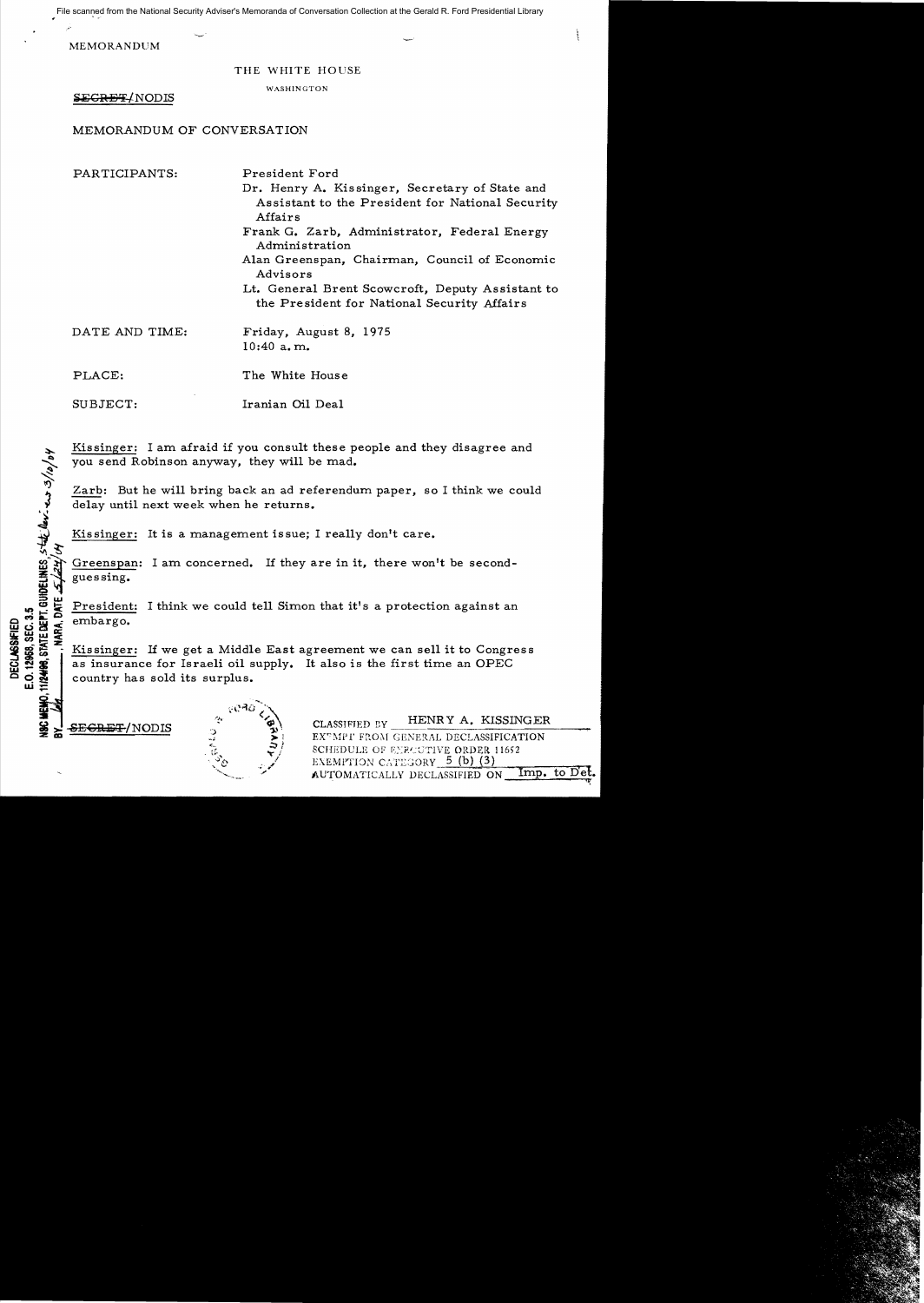## $S$  be seen as  $2.2$

President: How do we package our announcement with the other things going on, like decontrol, and so on?

Greenspan: Let us think about that.

Kissinger: I am a bit uneasy about packaging it with domestic issues.

Greenspan: I am inclined to agree.

Kissinger: I think we can make it very positive if we announce it right.

President: I am concerned to get the best possible time to announce it.

Greenspan: I am worried about what Simon might do with the press if it is done without him being consulted.

Kissinger: Yes. He could even say this is what you get when you are tough. Bill should keep a low profile but defend it.

President: I think the way to justify how I handled it is to say I spoke to the Shah about how to protect against an embargo and discus sions have been in that context.

Let's wait until Robin son gets back.

<del>-SEGRET/</del>NODIS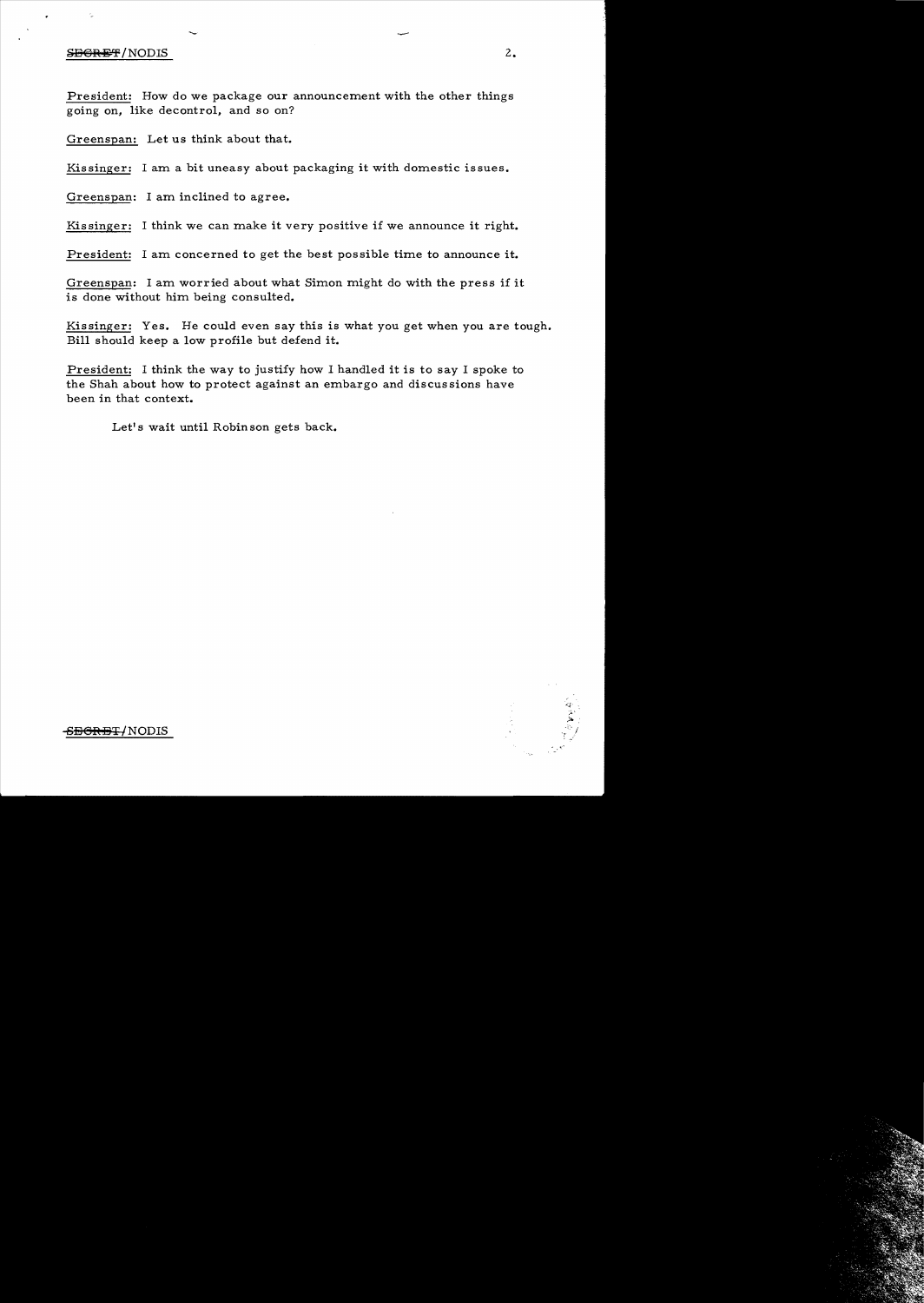i who is all hammotion - True Romosfeld Hok were Trophren P/K/Zart Grunspon 14 1920  $\sim$ Nssar on tried  $-$ K. I am spend if you smoot this people and they chaques and you send Romman, De anyway, they will be made Zark But heard ling lind and experience poper, to I think we could delig til trap with whom he returns. K It is a snigent store; I walkly don't care Cremoyer 2 ann Concerned off they are in it, Mercrait be second protection agonest an emborgo. R as Mine get ME agreement we can sell it is large ce immune for I ail suggly. It also is -1st trone Open county has sold its prophes. I them do not partage on comment w/c other als thing going on, break with, etc.) K I a hit morney about packaging it w/drawstic  $\overline{\mathcal{L}}$ Of Jam militard to dyes K detruite une matière en poitant que domment it ingt. l'I com concernal te qui a long timets aminum G I married went what Sim unifort de alc pessif<br>it have well anim dring consulted<br>K Yes A e could move soy this is what you get alm Mutdependet, P Jehnike way to justify show 2 hould it is a say DECLASSIFIFI E.O. 12958, SEC. 3.5<br>NSC MEMO, 11/24/98, STATE DEPT. GUIDELINES  $5\frac{1}{4}$  ( $\frac{1}{4}$  and 3/10/04<br>BY